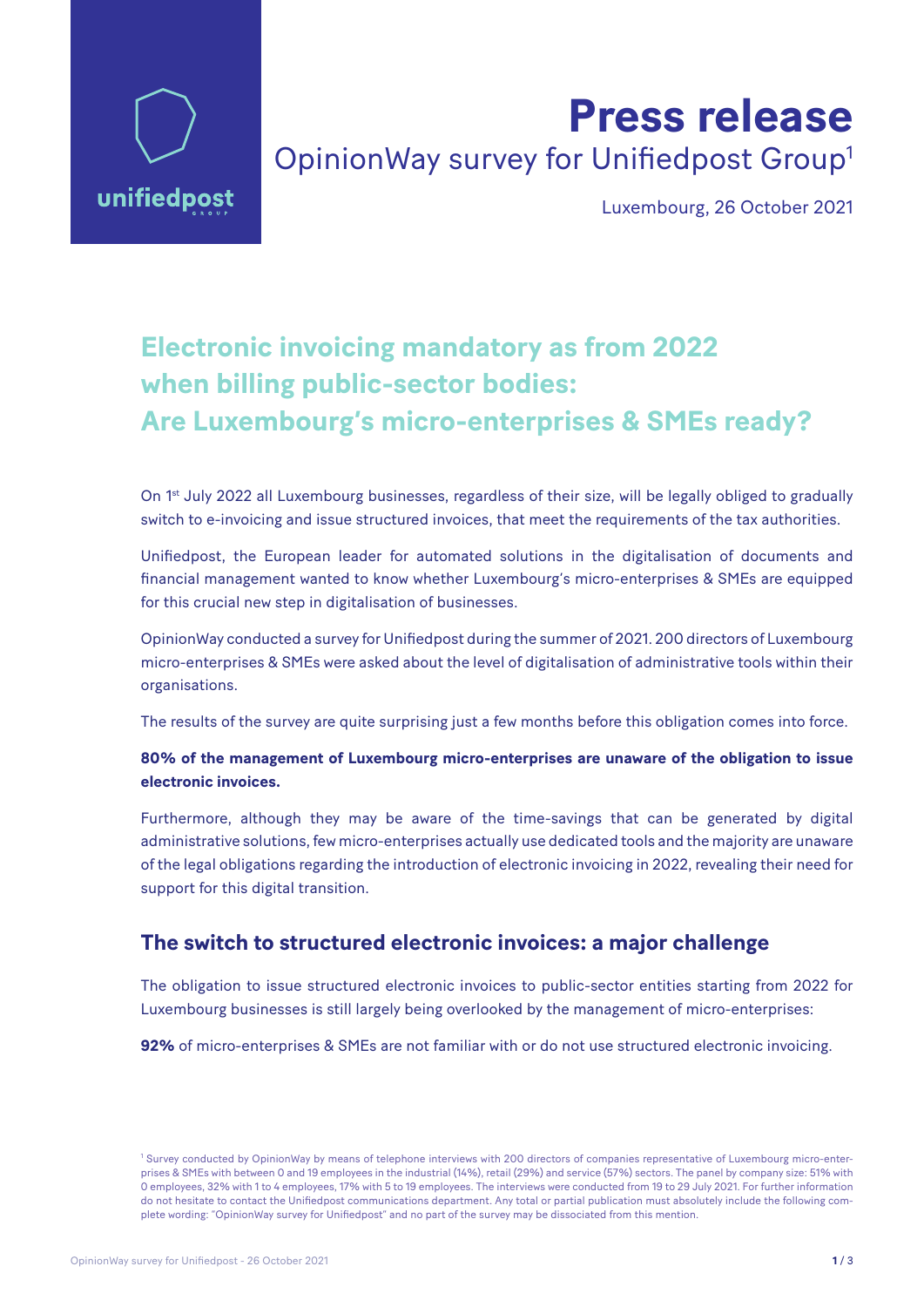80% of directors of Luxembourg micro-enterprises & SMEs are not aware of the forthcoming obligation to issue structured electronic invoicing. **42% have heard about this and only 8% already use it.** This last figure does increase however for SMEs with 5 to 19 employees, reaching 14% of the respondents.

A worrying finding given that this will be the only format that will gradually be accepted by public-sector bodies starting from 1<sup>st</sup> July 2022.

## **Management of micro-enterprises is too busy to deal with this: one quarter of them consider they have to spend too much time on administrative tasks**

Administrative tasks can be time-consuming for many businesses. Indeed, **more than one third (36%)** of the interviewees are dissatisfied with the time they have to spend on them: 25% consider they dedicate too much time to them and 11% not enough.

## **Digital tools are widely available, but do not necessarily lead to timesavings**

Luxembourg micro-enterprises use IT tools to simplify the management of their documents (invoices, documents for the tax authorities, bank statements, expenses, etc.). Overall, they are satisfied with these tools: more than 80% of directors think these tools are easy to use, efficient and suited to their company's activity. However, the tools used are for the vast majority basic and non-professional: **84% use basic tools (Excel, Word, etc.),** 34% use solutions proposed by an external service-provider (software, web interface, etc.) and 11% use other types of digital solutions, whereas just 8% of micro-enterprises do not have any digital administrative tools.

**Nearly a quarter of the people surveyed** note that these tools do not offer any time savings for them.

## **Digital environments and dedicated support bring precious help for directors of micro-enterprises**

Although the great majority of the management of Luxembourg micro-enterprises & SMEs **resort to a service provider for the management of their accounts in order to offload their administrative tasks** – adopted by 82% of the directors of micro-enterprises – **the utilisation of a digital environment for managing their invoices is still relatively uncommon: 54%** of the management of Luxembourg microenterprises still do not have a digital environment (software or interface) for paying their company's invoices.

By using these tools they would, however, be able to follow up on their invoices on a day-to-day basis, which would be especially critical for companies working in the industrial and construction sectors which sometimes find it difficult to keep good visibility in this area (12% acknowledge they do not have good visibility of their payment due-dates and the payment status of their incoming and outgoing invoices).

Other than the actual accounting benefits, the fact of using a digital invoicing environment could guarantee that Luxembourg micro-enterprises & SMEs are compliant with the upcoming obligation to issue structured electronic invoices as from 2022 for their exchanges with public-sector bodies.